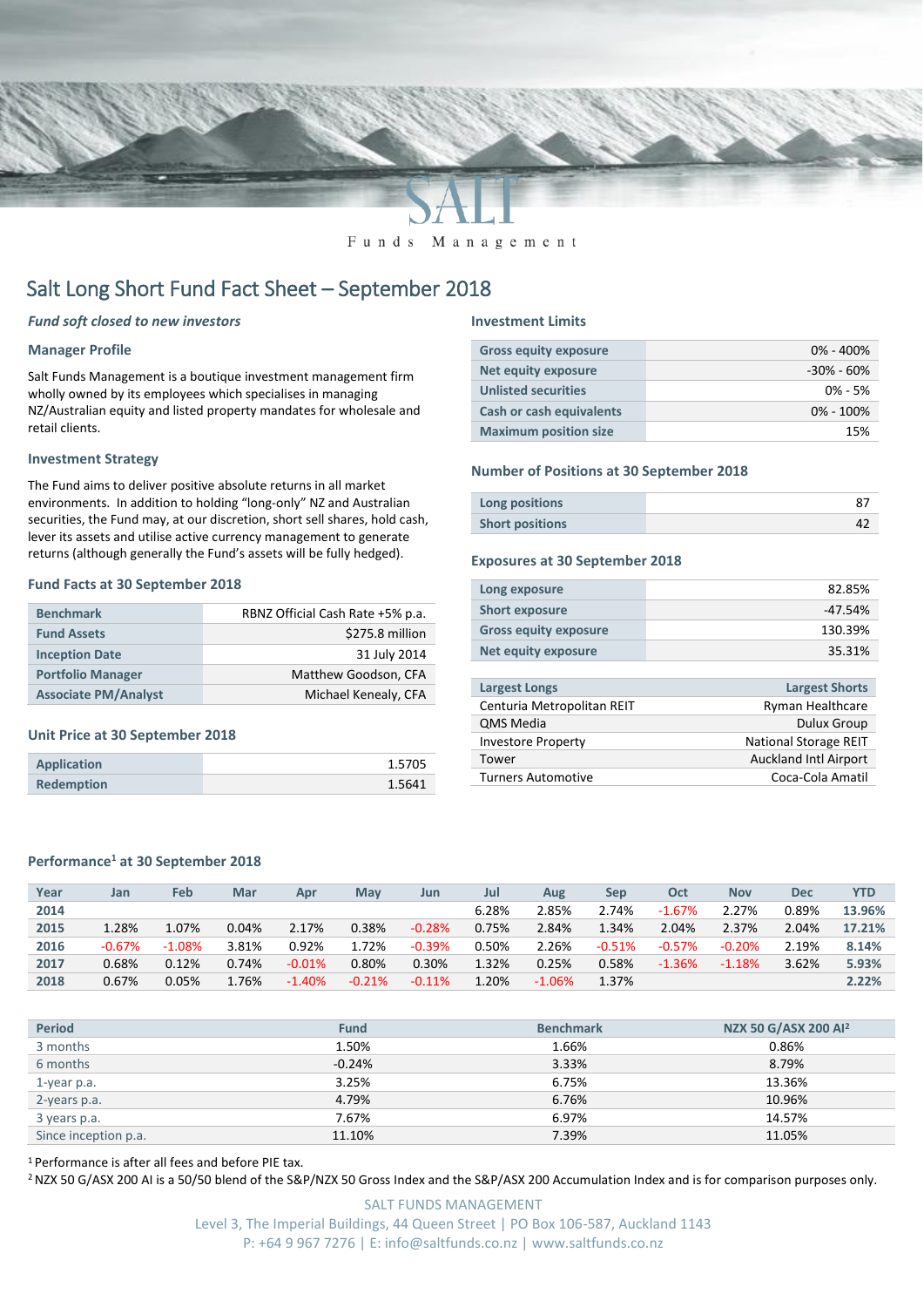Funds Management

# **Country Allocation at 30 September 2018 (Gross Equity Exposure) September 2018 Individual Stock Contribution**





#### **Fund Commentary**

The Fund experienced a pleasing rebound in September, with a performance of +1.37% after all fees and expenses. This compared to the S&P/NZX 50 Gross Index return of +0.41% and the Australian S&P/ASX 200 Accumulation Index decline of -1.26%.

Since inception on 30 June 2014, the Fund has now returned +56.4% after all fees and expenses. Thirty-six of those fifty-one months have had positive returns, our volatility remains far below long-only equities and our correlation to extremely expensive markets remains zero.

The one year forward PE for the NZ market fell marginally from 26.6x to 26.4x but a modest increase in long term bond yields from 2.54% to 2.65% in September means our market actually remains at the same record distance from fair value that it was at the end of August.

September finally saw a slight hiatus in the wall of buying pervading our markets but it was only slight and NZ finished slightly up thanks to its seemingly obligatory end-of-quarter surge. While less obvious in the deep, liquid Australian market, NZ continues to see a torrent of what appears to be passive indexbased purchasing which is skewing market pricing at what we view as unconscionable valuation levels.

To show this skew, let's look at the last few days of September and compare the closing level of the S&P/NZX 50 Gross Index to its level 15 minutes earlier at the end of normal trading prior to the closing auction. At quarter-end on Sept 28, the market rose 29 points; 27th = -13; 26th = +21; 25th = +10, 24th = +9, 21st = +35, 20th = +13, 19th = +16, 18th = +16. See a pattern? Guess what time of day we tend to implement our shorts? The real doozy was on September 11 when out of nowhere, our market rose +1.96% on a day when global markets did little but there was a noticeably

large inflow into the iShares NZ fund in the USA. Index funds are nothing more than large cap price momentum investors in drag.

While passive funds may argue that they have to buy at the closing price and are merely investing their inflows, the end outcome has noticeable price impact. Many of these funds will also buy over the day prior to setting their investors at the closing price. What will happen to the NZ market when some sort of left-field event turns these funds into sellers? With valuations continuing to hit new alltime records, it may get very ugly indeed before share prices drop low enough to attract fundamental buyers such as ourselves.

As renowned investor, Howard Marks of Oaktree put it in widely reported comments during the month, *"the seven worst words in the investment world: "too much money chasing too few deals."* Para-phrasing his views, which we have been whole-heartedly arguing for some time, central banks have flooded the world with liquidity and driven risk-free rates to near zero or even negative levels. This has forced investors to move up the risk curve in search of required returns. Examples include cryptocurrencies (oops), emerging markets (oops), FAANG stocks, (no oops yet), corporate credit at record low spreads (no oops yet), a boom in securitised corporate debt (no oops yet), junk bond issuance at record levels relative to investment grade debt and pockets of extremely extended equity valuations in many markets (no oops yet).

At the same time, there has been a loss of generational memory of the impact of the GFC and the dot-com bubble and the Asia Crisis and 1987. This is leaving behind in the dust those who sensibly mitigate risks relative to those who are all aboard the large cap price momentum train.

Having too much money chasing too few deals aptly describes the NZ market, or to be more accurate, the NZ large cap market, with there remaining a record gap between the average PE and the median PE. Similarly, UBS NZ work shows that PE dispersion is at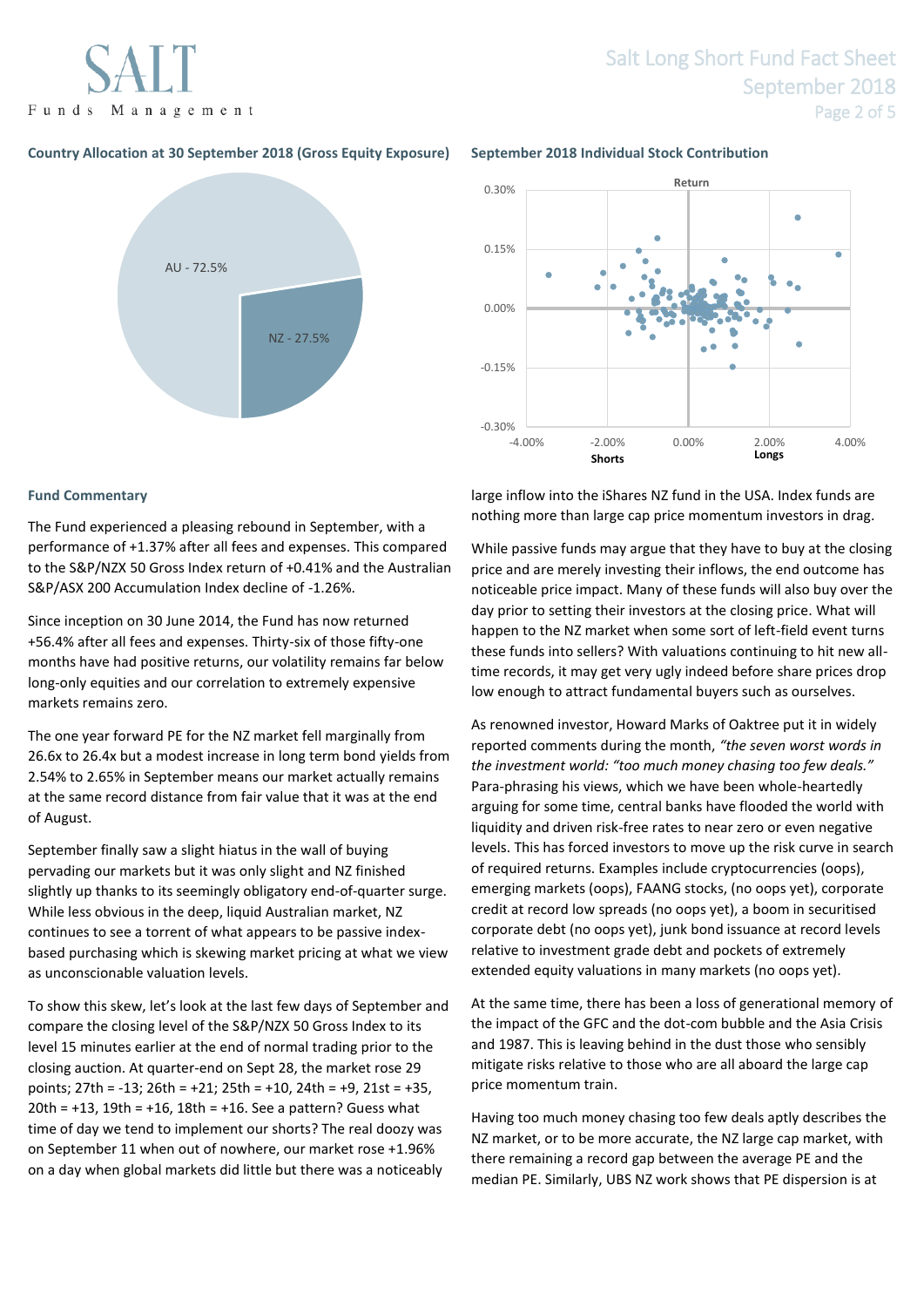

record levels, with the 80th percentile PE being 2.2x that of the 20th percentile. It reached 2.1x in 2008 and bottomed at 1.4x in 2011 and 2013. Australia is similar but less pronounced. Narrowing contributions to an ageing bull market are a classic technical sign of exhaustion.

In line with this dispersion, we are not having great difficulty in finding ideas from the long-side but these are almost entirely in small and mid-cap land, where companies are typically not present in major global indices. We see this as an unusual opportunity and have actually lifted our net length somewhat to take advantage of it. From the short-side, we continue to focus on a mix of GASP stocks (growth at a stupid price) and names where we see unpriced earnings challenges.

We have expounded at length on how NZ equity valuations have extended far beyond levels that can be explained by bond yields or earnings growth. Another way of looking at our experience comes from Deutsche Bank's widely followed annual Long-Term Asset Return Study. For the last five years, NZ has delivered the strongest annual returns in the developed world (+14.7% per year versus a median of 7.8%), while for the last ten years, we have delivered the fourth best returns at +14.1% compound (median is +10.2%). Is there something intrinsic to NZ companies and our economy that makes us special and explains such outperformance or has the rubber band been stretched to breaking point?

Similar drivers are behind booming valuations in the NZ housing market. Across both equities and housing, unusually low discount rates have been capitalised into prices as though they will last forever, while also assuming historic levels of rental growth will continue. Strong rental growth implies strong inflation which implies higher bond yields. The goldilocks combination of incongruent factors will not last. Earnings growth has peaked for equities and rents are peaking for property. The Fund retains a good-sized net short position in the NZ retirement village stocks as a way of playing a reversion to more normal times.

Bloomberg reported on a study by Oxford Economics that showed NZ to be one of the ten riskiest housing markets in the world. Oxford's valuation index looked at overvaluation relative to a longterm average normalised for each country at 100. Hong Kong topped the charts with a reading of 203, NZ won silver at 179, with Canada at 173 and Australia at 160 being the next two standouts. NZ wins gold medal for the rise in real house prices over the last five years, with our 43% increase outpacing Hong Kong at 37% and Canada at 33%. We are "only" the third worst in terms of housing debt as a percentage of GDP, with our 89% comparing to Switzerland at 121% and Australia at 115% but we are doing our very best to catch up.

According to CoreLogic, Sydney house prices are down -5.6% in the year to August. Credit Suisse published a piece late in the month suggesting that Sydney could fall 15%-20% in total from its peak, with arguments including the impact of macro-prudential tightening, a sharp slowing in Chinese buying, housing investors being unlikely to negatively gear into a falling market and housing

supply being well above required levels. Further, a likely Labour Government in Australia next year also has policies to clamp down in the use of negative gearing. We are short a variety of plays related to this sector such as REA Group (REA, -5.7%), Domain Holdings (DHG, -2.5%), and Dulux Group (DLX, -2.4%). Our chief long is Ingenia (INA, -0.3%).

Back in NZ, the gloom is gathering rather more slowly. Quotable Value data for end-August showed that the national average house price fell 1.6% from a quarter earlier to \$672k, while Auckland was down by 0.4% to \$1.05m. Other data has pointed to Auckland falling a little more than that, while the rest of the country (ex-Christchurch) is still rising but doing so at a lesser rate. The spring selling season will be the test and there would seem to be no lack of properties for sale, with realestate.co.nz reporting an 11.7% lift in new listings on a year ago in September, while Auckland is up a worrying +31.9%. Unsold inventory at 23 weeks is the highest since 2012. Median days to sell in Auckland are already at a fairly high 42 days versus a 10-year average of 35 and recent lows of 30. Those who need to sell may need to pull the price trigger.

Real estate agents are voting with their feet. According to Seek.co.nz, the number of real estate jobs shrunk by 27% in the June quarter, while there was a 30% increase in available candidates. Another interesting picture of what is happening on the ground came from an email that was shared with us by an apartment investor who has just been asked by his agent to drop his asking rent for the third time. Central Auckland has 356 furnished one bedroom and 285 two-bedroom apartments currently vacant – so much for the shortage.

The current distinguishing feature of the Auckland skyline is a veritable forest of cranes. Putting numbers on this, the latest RLB Crane Index showed Auckland with 90 (+7 over the year) and this compares to 36 in Los Angeles, 20 in New York and 26 in the booming San Francisco. Australia is experiencing a similar per capita count, with 346 in Sydney and 158 in Melbourne. The conventional narrative is that Auckland demand is far outpacing supply but we do wonder if this has been over-egged somewhat as rising household size (in a natural response to high prices) and large-scale internal migration out of Auckland are significant offsets. Cycles are created by supply responding with long and variable lags to price signals and that is exactly what we are seeing right now.

It is a similar story in retirement village land. Every player is rapidly ramping up development plans but inventory levels are already showing signs of increasing. Advertising of retirement units for sale is ubiquitous across the media, it is becoming more difficult for incoming residents to sell their own houses and we repeat a tale told by one major player about another major player offering a \$20k bonus if prospective residents settled before balance date. We believe that well over 2,000 units per year are being built and this will require a continued sharp rise in penetration rates or inventories will spike. The balance sheets of the retirement companies simply cannot handle rising inventory as they rely on constant recycling of residents' capital – who will repay the estate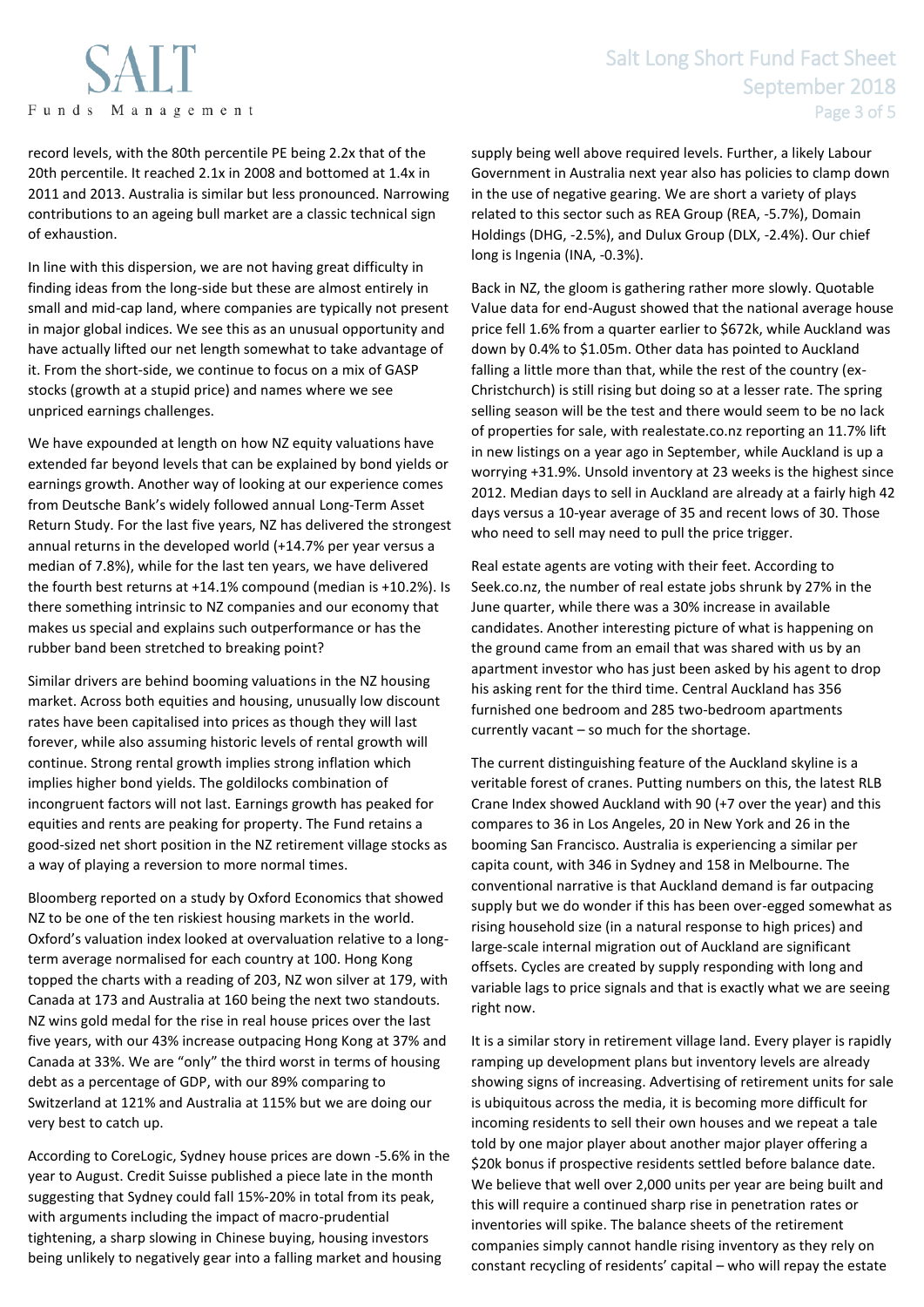

if the unit cannot be resold? This sector remains one of our highest conviction net shorts.

An obvious catalyst to end the euphoria in financial and property markets is that monetary policy is tightening globally. September saw the eighth increase in the Fed Funds rate, taking it to an upper target of 2.25% and the Fed's "dot plot" suggests one more move this year and three in 2019. Alongside this came jawboning comments such as "financial conditions matter" and "some asset prices are in the upper reaches of historical ranges". The ECB remains on course to end QE by year-end and Governor Draghi commented on, *"a relatively vigorous pick-up in underlying inflation".*

While monetary policy is clearly tightening, the sky is not quite falling yet. Broader measures of financial conditions such as the St Louis Fed's Financial Stress Index, (based on 18 different data series), point to conditions remaining very easy. This is mirrored by contrarian indicator models such as the Citi Panic/Euphoria Model which early in the month hit "euphoria" for the first time since late January. Its level implies a 70% chance of US equities falling over the next year. Similarly, we came across a Bloomberg piece showing record levels of speculative net shorts on a "risk protection" composite of gold, US Treasuries and the VIX Index.

Markets are ignoring the removal of the punchbowl. Perhaps one reason is that monetary policy tightening is being more than offset by other factors. BAML pointed out that since the downfall of Lehman's, US share buybacks have amounted to \$4.4tn versus Fed asset purchases of \$3.6tn.

At the same time, according to TrimTabs Investment Research, insider selling has reached a new record level of \$450m per day. Another egregious example of interests not being aligned was highlighted by Epsilon Theory with regards the darling mega cap Salesforce.com. Since it went public in 2004, CRM has paid stock compensation to employees of US\$4.8bn (on top of cash payments) but delivered total NPAT of just \$360m. The numbers that Wall St analysts gush over are pro forma, with stock compensation taken below the line! Down under, many sell-side analysts gush over the highly certain 7-8% EPS growth delivered by Goodman Group while ignoring massive below-the-line stock compensation – we are short.

Returning to the performance of the Fund during September, our return of +1.37% after all fees and expenses came from a pleasingly wide range of sources. Our "winners to losers" ratio of 54% was nothing special but we managed to tip-toe through the mine-field without stepping on anything nasty. We also had a helpful skew where our positives were slightly larger than our negatives. In a mixed month for markets, our longs contributed a solid +0.48% and our shorts did very well, contributing +1.02%. This combination where choppy markets can be used to add value from both sides of the ledger is a real sweet-spot for the Fund and makes a pleasant change from the remorseless upward trend of the last few quarters.

# *Contributors*

The largest positive was our sizeable long in Tower Limited (TWR, +8.7%). There was no new news but we believe their business is tracking very well, with strong premium growth in excess of claims cost inflation. Following their raising in late-2017, balance sheet risks have been put to bed. There remains some residual risk from EQC receivables but our analysis suggests they have been treated with conservatism in the balance sheet and that TWR has a very strong position given their bottom-up modelling of the claims that they paid out on behalf of the EQC. We would also note that the escalation clause attached to Bain's purchase of 19.9% from Vero at 80cps expires on 8 December. Sell-side coverage is now very sparse but on our internal forecasts, TWR is on a Sept19 PE of 9.4x and Sept20 PE of 7.4x, with strong growth in this latter year as TWR benefits from a major step-down in costs as old systems are closed thanks to current heavy IT investment.

The second stand-out was a mid-sized short in Blackmores (BKL, -18.5%) which we initiated near its peak in late August when the stock had what we viewed as an unjustifiable spike following a middling result. It subsequently saw broker recommendation downgrades and risks emerge from potential changes to Chinese cross-border e-commerce regulations.

Other winners were led by a short position in Fisher & Paykel Healthcare (FPH, -8.2%) which we traded aggressively to add returns over and above what may have been expected from the position as it gyrated due to volatile offshore flows. FPH is an excellent company which has a long runway of growth from its hospital respiratory humidification business but the sleep apnoea business is competitive and patent litigation costs are rising. A forward PE of 42x is too aggressive in our view for a business that has actually seen a series of consensus earnings downgrades over the last several years.

Final contributions of note came from our large long in Centuria Metropolitan REIT (CMA, +3.4%) which was the subject of vague press speculation regarding interest by Charter Hall; our modest long in Australian Vintage Group (AVG, +11.0%) which is very much the poor cousin in the wine sector but is making solid strides improving its business; our short in Cochlear (COH, -7.0%) which had risen bizarrely in August following a soft result; and a short in REA Group (REA, -5.7%).

# *Detractors*

There were no headwinds that particularly stood out but a few low-lights are inevitable in a diversified fund such as this. They were led by a modest holding in Evolve Education (EVO, -12.5%) which continued to weaken despite the highly successful Australian investor, Chris Scott taking a 19% stake. We spent a considerable time with the relatively new CEO, Roseanne Graham and can only describe ourselves as impressed at how quickly she is getting to grips with a company that has been under-managed.